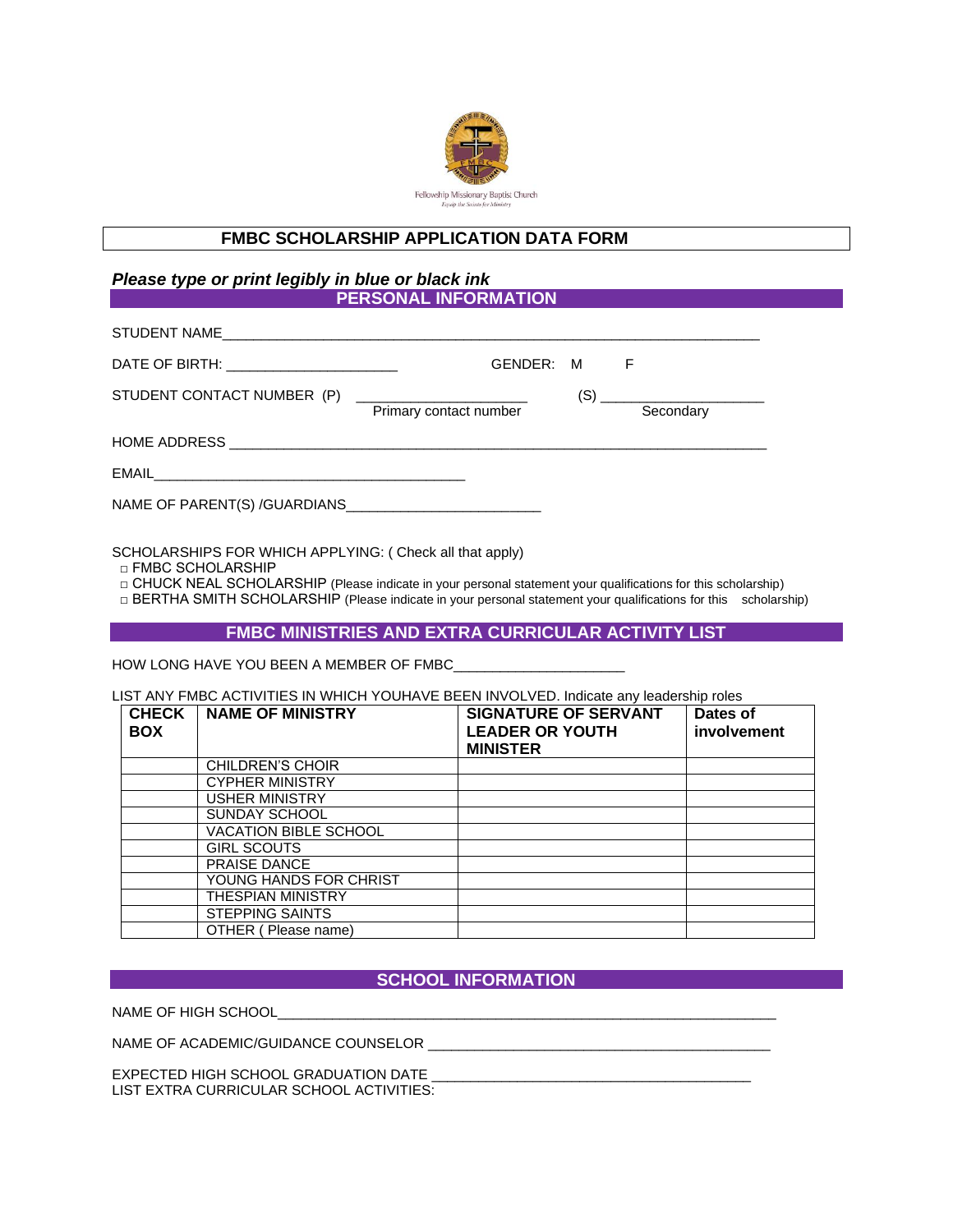TO WHICH COLLEGES, UNIVERSITIES OR TECHINCAL SCHOOLS HAVE YOU APPLIED?

WHERE HAVE YOU BEEN ACCEPTED?

INTENDED MAJOR / FIELD OF STUDY \_\_\_\_\_\_

**HONORS AND AWARDS** 

PLEASE LIST HONORS /AWARDS

## **COMMUNITY SERVICE**

EXTRACURRICULAR /COMMUNITY SERVICE INFORMATION

## **WORK EXPERIENCE**

LIST WORK ACTIVITIES

\_

## **ESSAY QUESTIONS**

**Personal Statement** (300-500 words - Please introduce yourself to the Scholarship Committee in an autobiographical essay not to exceed 500 words. It should include:

- o Academic Accomplishments
- o Academic or personal challenges and how you overcame them
- $\circ$  Activities in school, community and at FMBC. How have these activities positively impacted your life?
- 
- o Family- include parental/household makeup, siblings<br>
o Future goals--Include career goals. employment. colle Future goals--Include career goals, employment, college choice, planned college major, continuing education plan. If you are applying for either the Chuck Neal or Bertha Smith Scholarships , please indicate your qualification to receive these awards.

**Topical Essay** (200- 500 words). On a separate sheet of paper, please respond to the following. (Typed or electronically generated).

• Pick your favorite Bible verse or passage. After providing the scripture reference, please explain its significance in your life.

#### **Submit a head shot of yourself with your submission COMPLETE APPLICATION FORM AND RETURN BY APRIL30, 2022** Return your completed application to:

| Fellowship Missionary Baptist Church<br>c/o FMBC Scholarship Committee | OR BY EMAIL TO:<br>Dr Allyson Brotherson at abrotherson@gmail.com |
|------------------------------------------------------------------------|-------------------------------------------------------------------|
| 3355 4th Street North<br>Minneapolis, MN 55412                         | Gloria Stamps - Smith at glostamps 2@ comcast.net                 |
| Fax (612) 287-889                                                      |                                                                   |